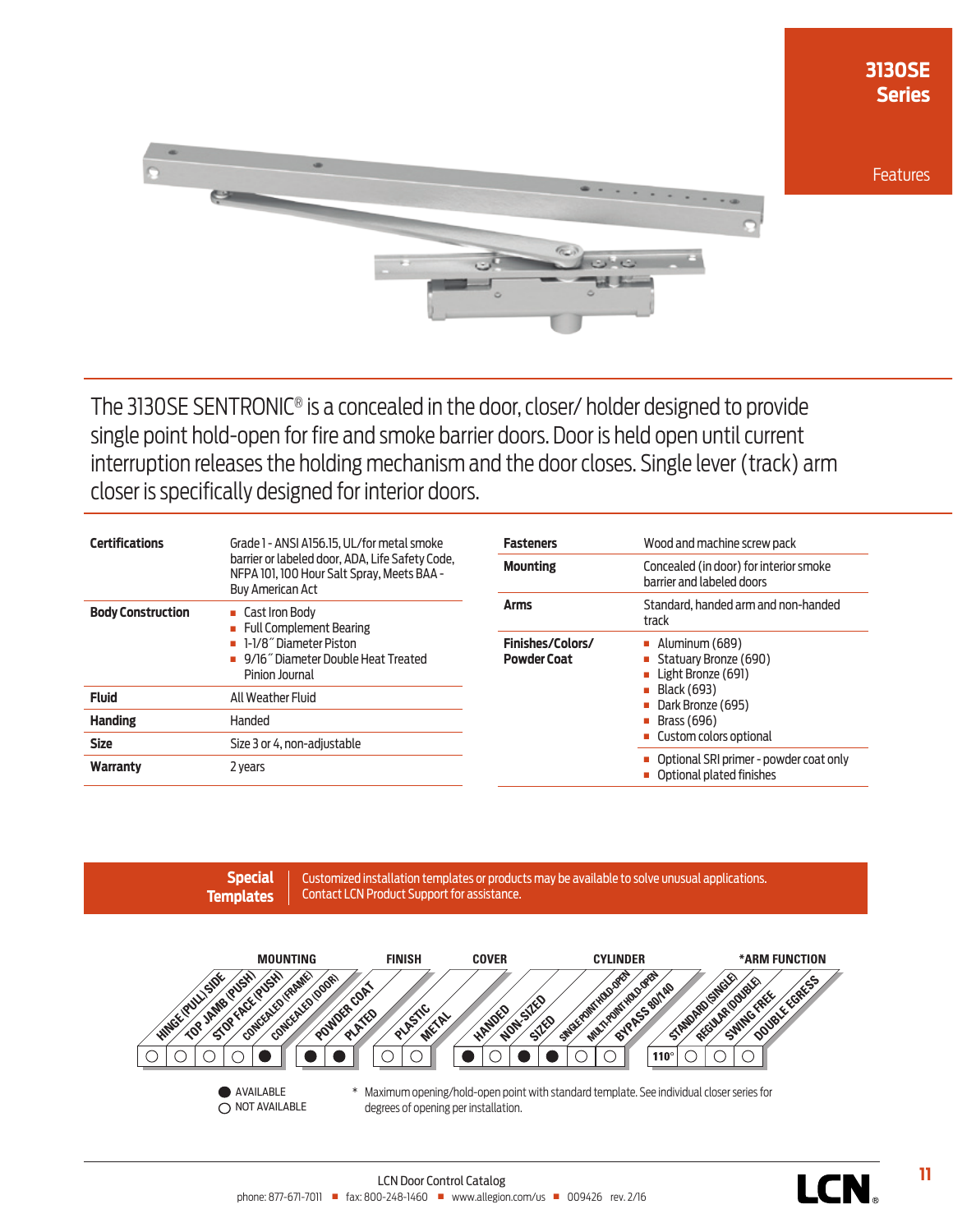# **3130SE Series**

## Mounting details

#### Concealed Mounting



**n** For interior smoke barrier and labeled fire doors

<sup>n</sup> Functions as full rack and pinion door closer when hold-open is not engaged or current is interrupted

Green ground Terminal

 $\blacksquare$  Interfaces with fire alarm system

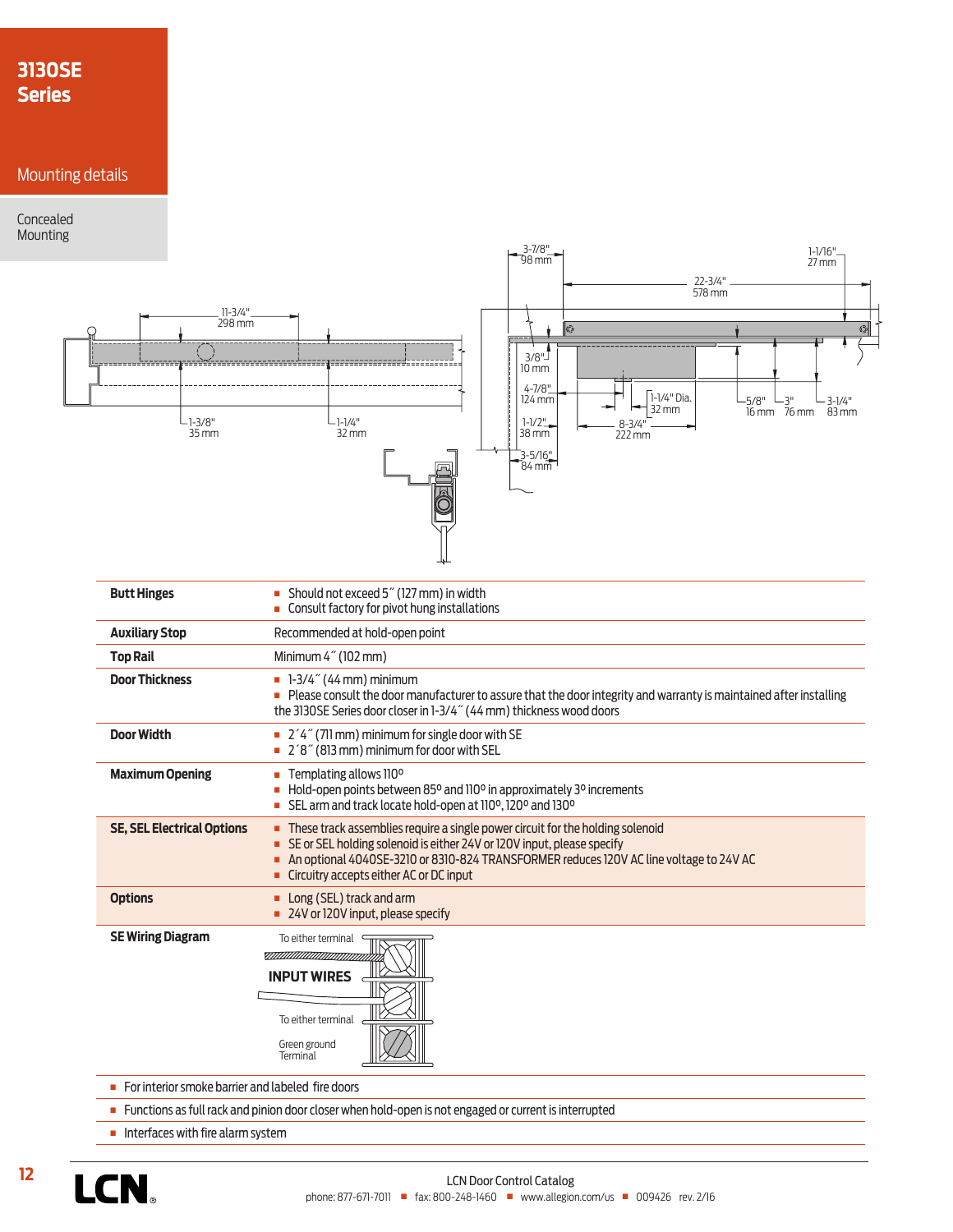# **3130SE Series**

#### **Accessories**